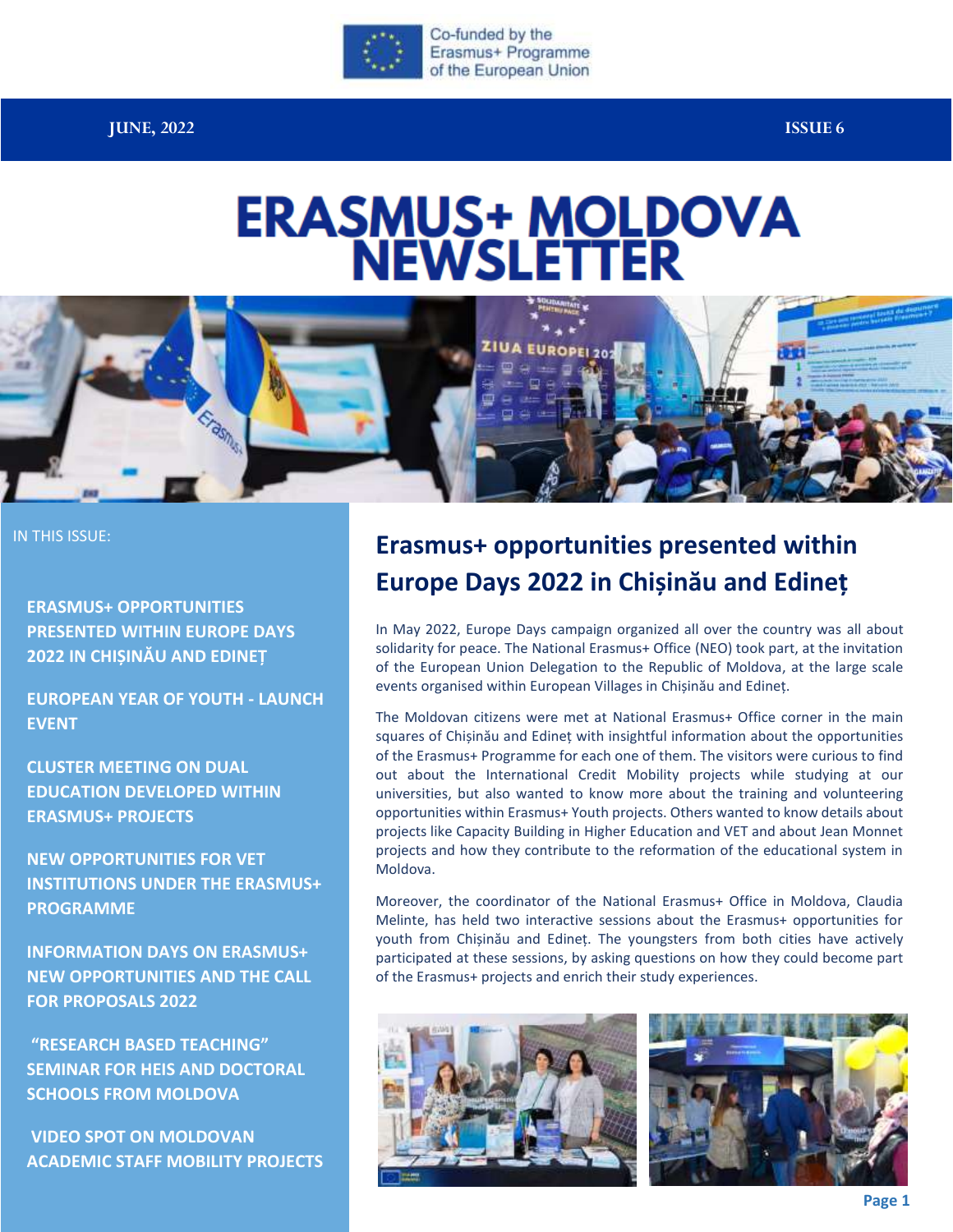

**Anul European al Tineretului** 



# **European Year of Youth - Launch Event**

The National Erasmus + Office participated on April 20 at the launch event "Make your Voice Heard" organized in the context of the European Year of Youth in the Republic of Moldova, at the initiative of the Delegation of the European Union to the Republic of Moldova.

Therefore, during the youth projects fair, NEO has presented the opportunities of the Erasmus+ Programme for students and academics from Moldovan universities. Also,

during the official opening event, we gave an overview of the Erasmus + Programme 2021- 2027, and in particular explained the application procedures for an Erasmus+ scholarship for the students from the Republic of Moldova. The event was attended by the Prime Minister of the Republic of Moldova, Natalia Gavriliță; Minister of Education and Research, Anatolie Topală; Ambassador of the European Union to the Republic of Moldova, Janis Mazeiks; rector of Moldova State University, Igor Șarov; ambassadors of the member states of the European Union; the representatives of the Info Center for Erasmus+ Youth and the European Solidarity Corps, the young European ambassadors to the Republic of Moldova; academic staff and students.



# **Cluster meeting on dual education developed within Erasmus+ projects at universities from the Republic of Moldova**



*The contribution of the Erasmus+ CBHE projects to the development of dual higher education in the Republic of Moldova (COOPERA & WBL4JOB)* was the topic of the event organized on May 12 by the National Erasmus+ Office, with the support of the Delegation of the European Union to the Republic of Moldova, the Ministry of Education and Research, and WBL4JOB and COOPERA project coordinators. Thus, during the meeting, the participants of the two Erasmus+ capacity building in higher education projects (CBHE) – COOPERA and WBL4JOB, shared the experiences on their projects implementation, discussed the challenges and opportunities of dual education for Moldovan universities and agreed on cooperation intentions between the two projects in the future.

*COOPERA - Integrating Dual Higher Education in Moldova and Ukraine*, and *WBL4JOB - Introducing work-based learning in higher education systems of Armenia and Moldova for better employability of graduates* are the two Erasmus+ winner projects within the 2020 selection. Both projects have as their basic objective the development of practice-based education, in order to increase the employability of students and create sustainable partnerships between universities and enterprises, by introducing the necessary changes in the legislation of the Republic of Moldova, through close cooperation of both projects with the Ministry of Education and Research.

About 40 participants were present at the event, including the program officer of the EU Delegation to the Republic of Moldova - Giuseppe Paglione, the general secretary of the Ministry of Education and Research - Nadejda Velisco, but also representatives of the five higher education institutions participating in COOPERA and WBL4JOB projects (Academy of Economic Studies of Moldova, Technical University of Moldova, Free International University of Moldova, "Alecu Russo" State University of Balti and Cooperative-Commercial University of Moldova).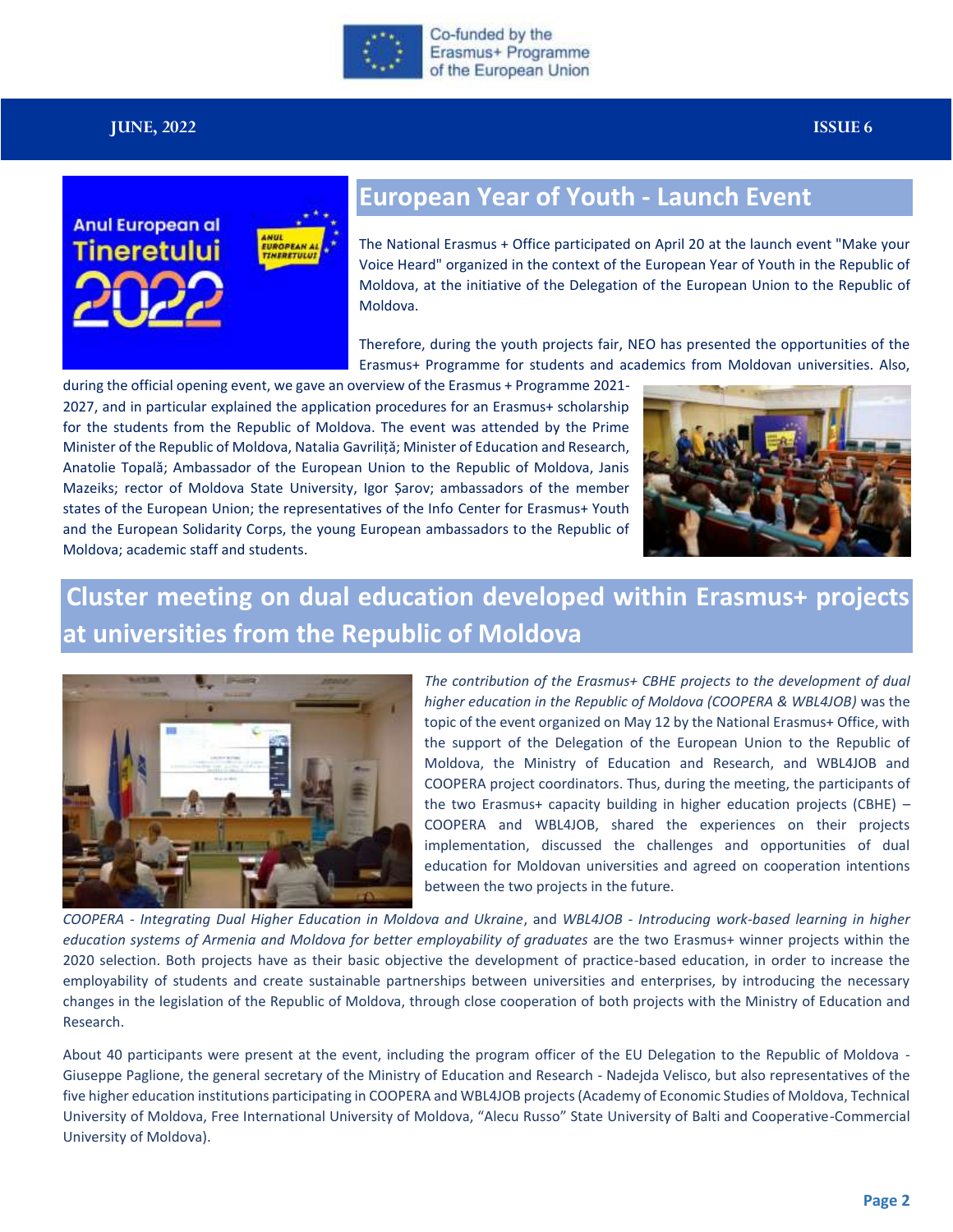

# **New opportunities for vocational education and training institutions under the Erasmus+ Programme**



The framework of the Erasmus+ Programme 2021-2027 has opened up opportunities for the vocational education and training (VET) institutions from the Republic of Moldova. Therefore, they can now participate in Capacity Building in the field of Vocational Education and Training projects (CBVET), but also in International Credit Mobilities (ICM).

Capacity building projects are international cooperation actions, based on multilateral partnerships between organisations active in the field of VET in the countries associated to the Erasmus+ Programme (EU states, Iceland, North Macedonia, Turkey, Norway, Serbia and Liechtenstein), and from third countries not associated

with the programme, such as the Republic of Moldova. They aim to support the relevance, accessibility, and responsiveness of VET institutions and systems in third countries not associated to the Programme as a driver of sustainable socio-economic development.

Previously, Erasmus+ capacity building projects were available for higher education institutions from the Republic of Moldova. Thus, since 2014, universities from our country have participated in 21 capacity building projects in the field of higher education (CBHE), with a total budget of more than 19 million euros. 7 of these projects are structural, with systemic impact, i.e. they aimed to promote reforms in the field of higher education, modernisation policies and strengthening relations between academia and the socio-economic environment. Another 14 joint projects - aimed to have an institutional impact, promoting the modernisation of the university curriculum, teaching-learning methods, governance policies and the internationalization of institutions within the higher education system.

Starting with 2022, the international credit mobility projects are also accessible for VET institutions from the Republic of Moldova. This supports a wide range of mobility activities, including direct observation at work, professional development courses for staff, internships, invited expert activities, etc. At the initial stage, the respective projects will involve the mobility of staff from the EU institutions to those from the Republic of Moldova.

The National Erasmus+ Office in Moldova has organised a series of information events aimed at promoting new opportunities in the Erasmus+ 2022 call for proposals. Particular attention was paid to the projects aimed for institutions in the field of VET from Moldova. During January-March 2022, Q&A sessions were held for colleges, vocational schools and centers of excellence that declared their intention to participate in the CBVET and ICM projects under the Erasmus+ 2022 call.

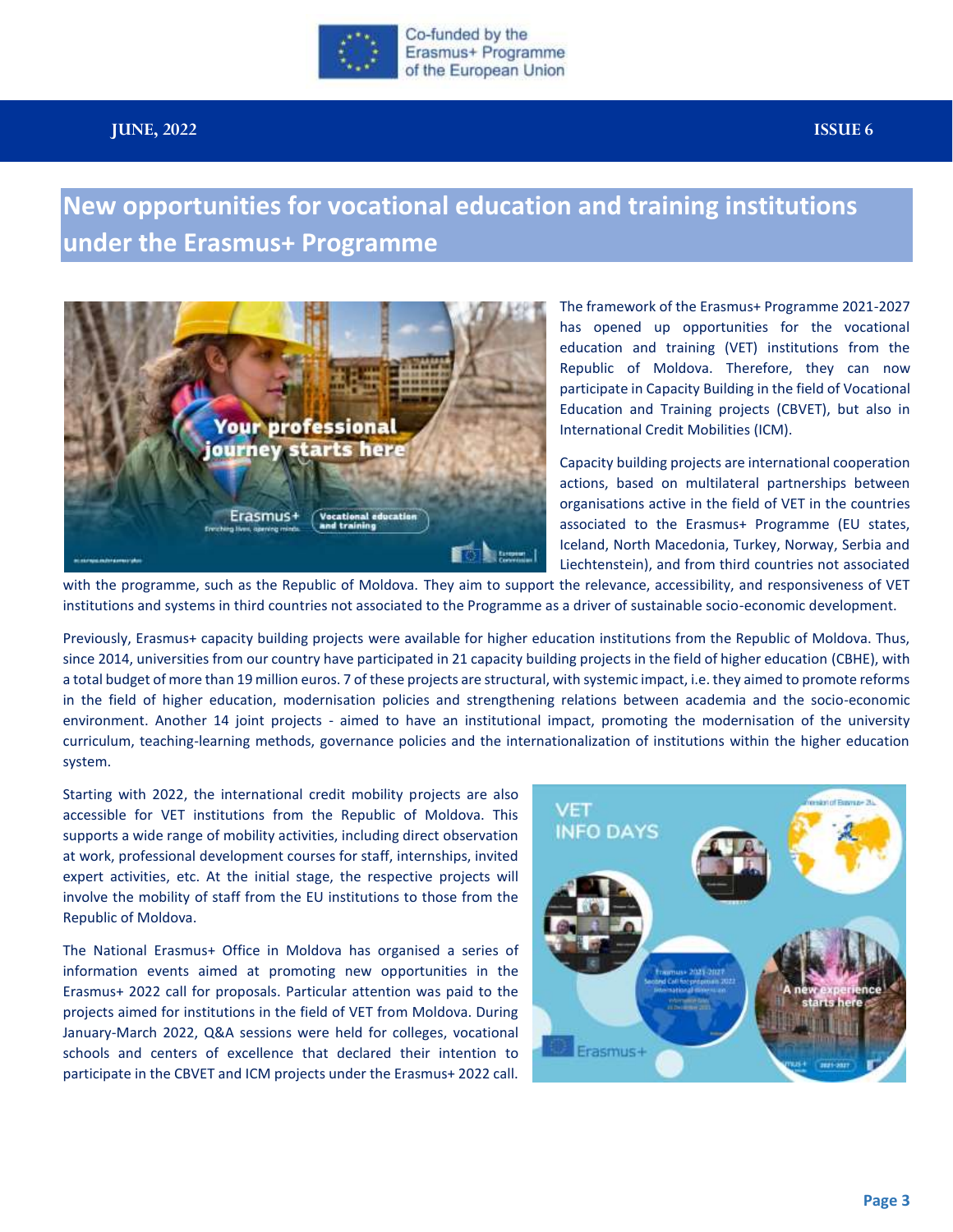

# **Information Days on Erasmus+ New Opportunities and the Call for Proposals 2022**



Erasmus+, the European Union's Programme to support education, training, youth and sport in Europe, has launched its Call for Proposals 2022 - with €3.9 billion available for this year.

On this occasion, at the end of the year 2021, the National Erasmus+ Office in Moldova, together with the Delegation of European Union to the Republic of Moldova and the Ministry of Education and Research, have launched the Information Days on the new Call and the opportunities for the institutions and individuals from the Republic of Moldova. During the three-day event, presentations on the International Credit Mobilities, Capacity Building in the field of Higher Education and Vocational Education and Training, on Erasmus Mundus Joints Masters and Jean

Monnet projects were offered by National Erasmus+ Office in Moldova.

Moreover, Erasmus+ Talks with programme's alumni took place, reuniting together the 9 beneficiaries of International Credit Mobilities, Erasmus Mundus Joint Masters, but also Erasmus+ Youth projects' participants. They shared their experiences on how the programme has changed their personalities and contributed to their future growth, but also the challenges they have faced while living in a new country, and how they have shaped their personalities.

During the Info Days, special attention was paid to the newly available for the Republic of Moldova - the opportunities for vocational education and training institutions (VET) – and, namely, to the Capacity Building Projects in the field of VET, which are a premiere for the institutions from the Republic of Moldova.

The event has gathered in one place representatives of public and private institutions, active in the field of education, training, youth and sport who are interested to apply for funding under Erasmus+, but also a significant number of students and youth, and representatives of civil society willing to find out more about the Erasmus+ Programme. More than 200 attendees took part at the online event, and many more watched the event live via Facebook stream [\(Info Day 1](https://www.facebook.com/erasmusplusmoldova/videos/628806165029356) on opportunities for Higher Education, Info Day [2](https://www.facebook.com/erasmusplusmoldova/videos/1969348826565715/) on opportunities for VET, [Info Day 3](https://www.facebook.com/erasmusplusmoldova/videos/301031105283172/): Erasmus Talks with Programme's alumni).



Erasmus+ Programme 2021-2027 continues to provide opportunities for study periods abroad, traineeships, apprenticeships, staff exchanges and cross border cooperation projects in different areas of education and training, youth and sport. Inclusion remains a core principle of the Erasmus+ Programme – almost anyone can benefit from this life-changing experience. Moreover, Erasmus+ aims to support the green and digital transitions and the resilience of education and training systems in the face of the pandemic, but at the same time to encourage active citizenship, while fostering greater participation in democratic life.